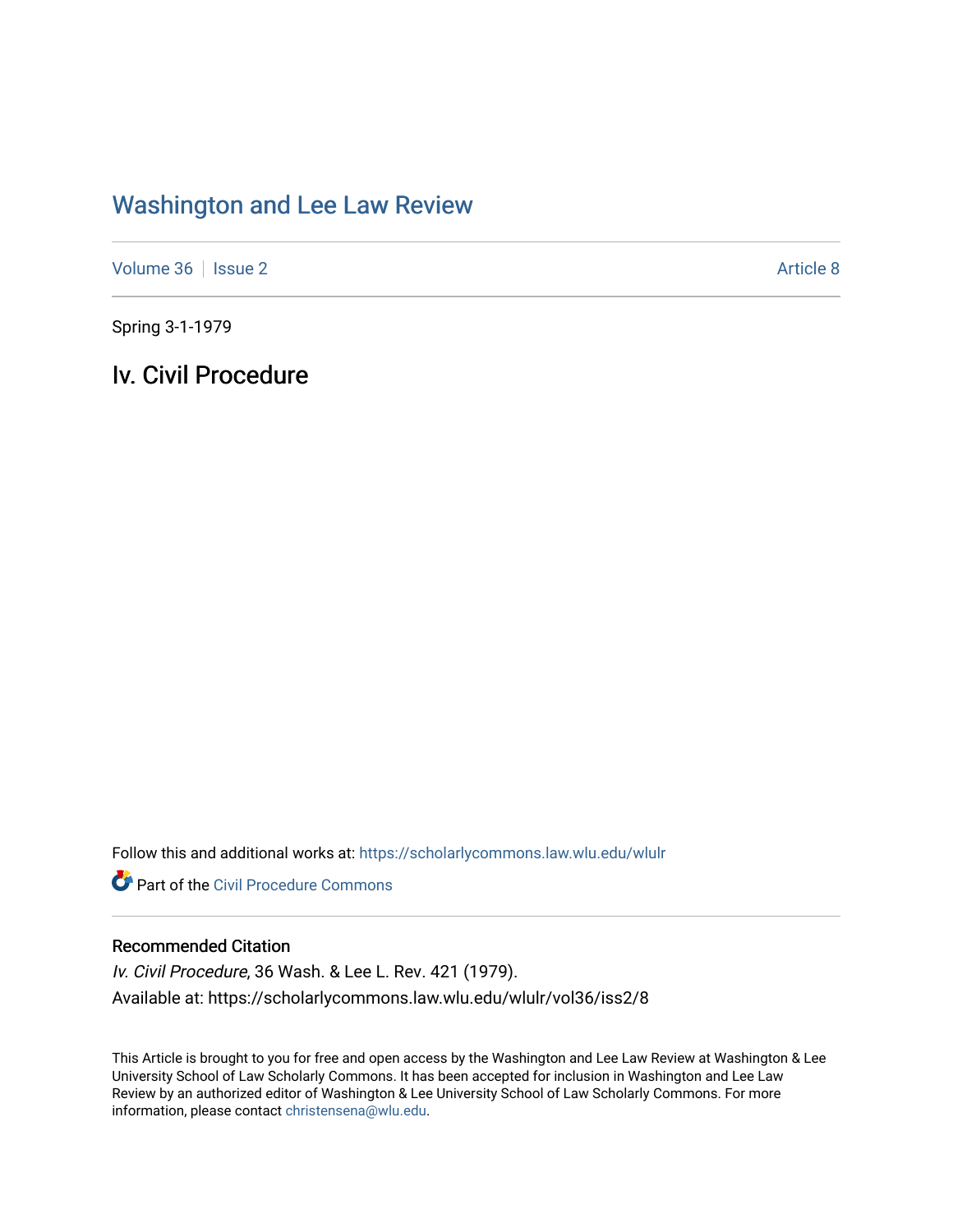## IV. CIVIL PROCEDURE *Precertification Settlement of Class Actions.*

Rule 23 of the Federal Rules of Civil Procedure provides that, before a class action in the federal courts can proceed to trial on the merits, the suit must be certified as a class action.' Once certification has been ordered, dismissals and compromises of the action are subject to Rule 23(e),<sup>2</sup> which requires court approval of the proposed settlement or dismissal and notice of the termination to absent class members.3 Rule 23(e)'s provision for court approval and notice protects the interests of absent class members' by providing the absentees with an opportunity to object to the fairness and adequacy of the settlement.<sup>5</sup> Where a precertification settlement is reached, however, notice to the putative class is not as crucial since the

August **8, 1978).** The Supreme Court affirmed the lower court's decision, finding that the court's application of state law was proper. Butner v. United States, **99 S.** Ct. 914, **917.** However, the Court did not address the petitioner's challenge to the application of North Carolina law **by** the Fourth Circuit. *Id.* at **916.**

**FED.** R. Civ. P. 23(c)(1) provides that **"[als** soon as practicable after the commencement of an action brought as a class action, the court shall determine **by** order whether it is to be so maintained." Certification involves a qetermination **by** the district court that the purported class exists in fact and not merely on the basis of the allegations in the plaintiff's complaint. *See generally* **1** NEWBERG **ON** CLASS **ACTIONS** §§ **1100-1160 (1977)** [hereinafter cited as NEWsER]; Connolly & Connolly, *Qualifying Title WI Class Action Discrimination Suits: A Defendant's Perspective,* **9 ST.** MARY'S **L.J. 181, 182-83 (1977).**

2 **FED.** R. Civ. P. 23(e) states that "[a] class action shall not be dismissed or compromised without the approval of the court, and notice of the proposed dismissal or compromise shall be given to all members of the class in such manner as the court directs."

**3** Although Rule 23(e) seemingly applies to all dismissals, courts have held that no notice must be sent to absent class members when the dismissal is based on the merits of the class claim, when the complaint does not state a claim upon which relief can be granted, or when a defendant who is not an indispensible party is dismissed. *See* Washington v. Wyman, 54 F.R.D. **266, 270 (S.D.N.Y. 1971);** Daugherty v. Ball, 43 F.R.D. **329, 335 (C.D.** Cal. **1967);** Smith v. Industrial Sec. Corp., 49 F. Supp. **959, 960 (D.** Conn. 1943); Massaro v. Fisk Rubber Corp., **36** F. Supp. **382, 386 (D.** Mass. 1941).

*4 See* McArthur v. Southern Airways, Inc., **556 F.2d 298, 302-03** (5th Cir. **1977);** Berse v. Berman, **60** F.R.D. 414, 416 **(S.D.N.Y. 1973);** Washington'v. Wyman, 54 F.R.D. **266, 270 (S.D.N.Y. 1971).**

The purpose of Rule 23(e) notice is to inform the members of the class of the terms and options open to them under the proposed settlement. 2 **NEWBERG,** *supra* note **1,** at § 2650(a); *see* Miller v. Republic **Nat'l** Life Ins. Co., **559 F.2d** 426, 429 (5th Cir. **1977);** Grunin v. International House of Pancakes, **513 F.2d** 114, 122 (8th Cir.), *cert. denied,* 423 **U.S.** 864 **(1975);** Airline Stewards and Stewardesses Ass'n, Local **550** v. American Airlines, Inc., 455 **F.2d 101, 108** (7th Cir. **1972);** Philadelphia Housing Auth. v. American Radiator **&** Standard Sanitary Corp., **323** F. Supp. 364, **378 (E.D.** Pa. **1970),** *aff'd sub nom.,* Act Heating **&** Plumbing Co. v. Crane Co., 453 **F.2d 30 (3d** Cir. **1971).**

Ō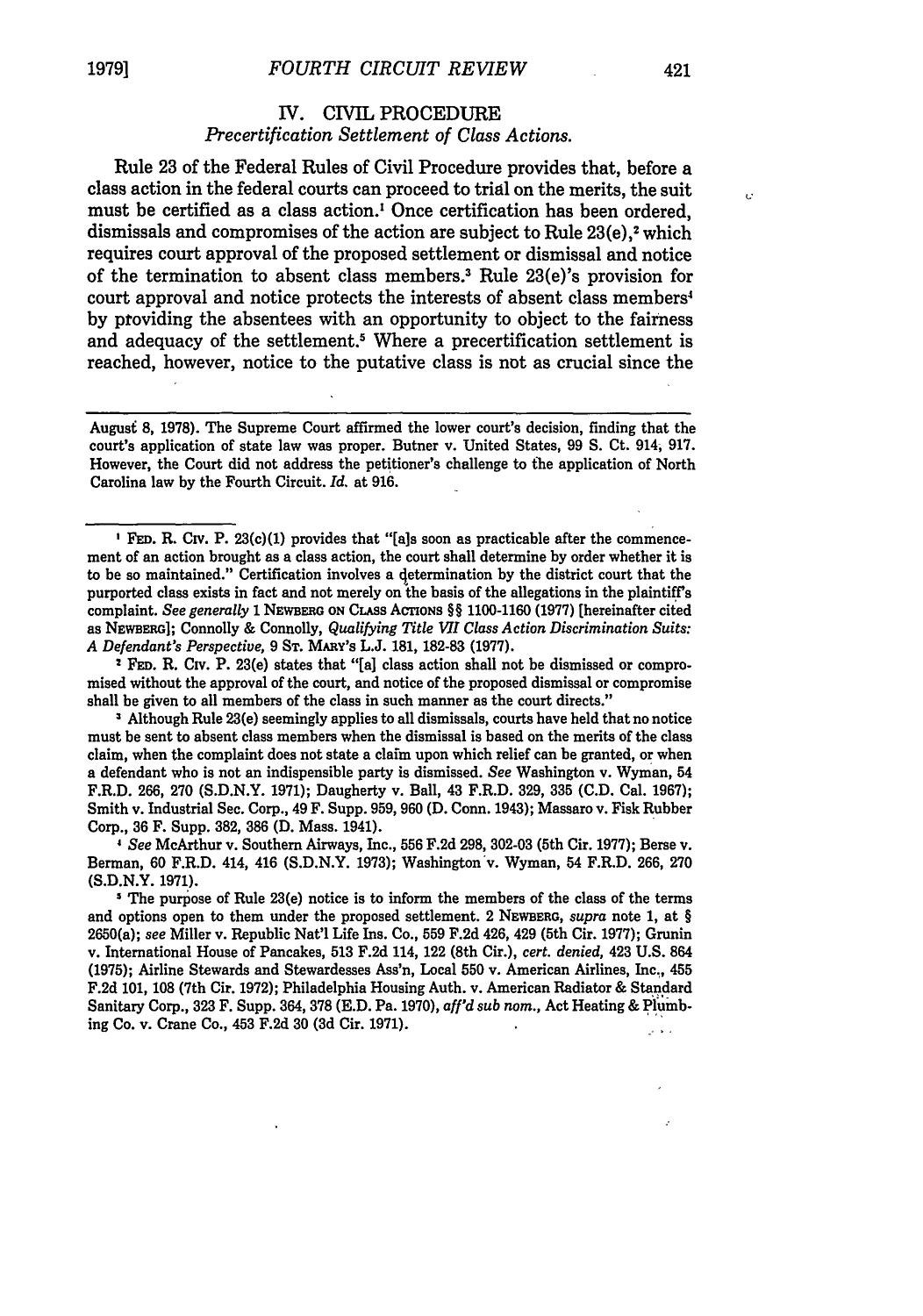putative class is not bound by the named plaintiff's settlement.<sup>6</sup> But if a valid class does exist,' the elimination of the named plaintiff prior to certification may prejudice the putative class which relied on the plaintiff, as class representative, to champion class claims.<sup>8</sup> In *Shelton v. Pargo*, *Inc.*,<sup>9</sup> the Fourth Circuit considered whether Rule 23(e) should be extended to precertification settlements and rejected a strict application of Rule 23(e) in favor of a more flexible approach employing the policy considerations inherent in Rules 23(e) and (d).10

Shelton filed a complaint "on behalf of herself and all others similarly situated" alleging that her employer, Pargo, had engaged in racially discriminatory employment practices in violation of Title VII of the Civil Rights Act of 1964.11 Pargo's answer included a motion to strike all allegations of a class action.'2 In response to Pargo's answer, Shelton moved the district court to certify the class action and to allow the suit to proceed as both an individual action and a class action under Rule 23.1' While these motions were pending, Shelton and Pargo settled the claim." Shortly

Prior to certification, *see* note 1 *supra,* the district court can usually garner some indication on the validity of the class by the number of motions to intervene in the action or the strength of the plaintiffs precertification discovery information on class viability. Philadelphia Elec. Co. v. Anaconda Am. Brass Co., 42 F.R.D. 324, 326 (E.D. Pa. 1967).

*1 See* Cohen v. Beneficial Loan Corp., **337** U.S. 541, 549-50 (1949); Young v. Higbee Co., 324 U.S. 204, 213 (1945); Rothman v. Gould, 52 F.R.D. 481, 483 **(N.D.** 1li. 1970); Miller v. Steinbach, 268 F. Supp. 255, 281 (S.D.N.Y. 1967). Prejudice to the absent class occurs when a settlement and dismissal binds the absent class members by operating as res judicata against the class claim. *See generally* Dole, *The Settlement of Class Actions for Damages,* 71 COLUM. L. Rav. 971 (1971) [hereinafter cited as Dole]; McGough & Lerach, *Termination of Class Actions: The Judicial Role,* 33 U. Prrr. L. Rav. 445 (1972). Prejudice to the absent class also may result when the named plaintiff and defendant reach a collusive settlement which purports to settle the class claim and the absent class is given no opportunity to object to the terms of the settlement. Yaffe v. Detroit Steel Corp., 50 F.R.D. at 483; *see Developments in the Law-Class Actions,* 89 HARv. L. Rav. 1318, 1540-41 (1976) [hereinafter cited as *Developments- Class Actions].*

582 F.2d 1298 (4th Cir. 1978).

**<sup>10</sup>***Id.* at 1302-16. In cases covered by Rule 23, the court may make a wide variety of administrative orders, including notice of any change in the action, to protect the absent class and efficiently conduct the handling of the class action. **FED.** R. Civ. P. 23(d).

**"** 582 F.2d at 1300; *see* 42 U.S.C. § 2000(e) *et. seq.* (1976).

**,2** 582 F.2d at 1300.

<sup>13</sup> *Id.* at 1300-01. A plaintiff is entitled to maintain both an individual and a class action in one suit. *See* **FED.** R. Civ. P. 23(c)(4)(A); Jordan v. Wolke, 75 F.R.D. 696, 698-99 (E.D. Wis. 1977). A plaintiff may desire to maintain both an individual and a class action when one of the plaintiff's particular issues is not common to the class. Jordan v. Wolke, 75 F.R.D. at **698.**

<sup>14</sup> 582 F.2d at 1301.

**I A** voluntary stipulation of dismissal signed by all the parties appearing in the action operates as an adjudication upon the merits of the plaintiffs claim, thus foreclosing the named plaintiffs right to sue on the dismissed claim. **FED.** R. Civ. P. 41(a)(1). Nevertheless, a voluntary dismissal of the named plaintiff's claim under Rule 41(a)(1) does not moot the class claim unless the settlement agreement purports to settle the class claim as well. 3 **NEwBERG,** *supra* note 1, at § 4960. Therefore, the court is not foreclosed from inquiring into any possible prejudice caused by dismissal of the putative class claim. *See, e.g.,* Laurenzano v. Texaco, Inc., 14 **FED. RuLES SERV.** 2d 1262, 1263 (S.D.N.Y. 1971).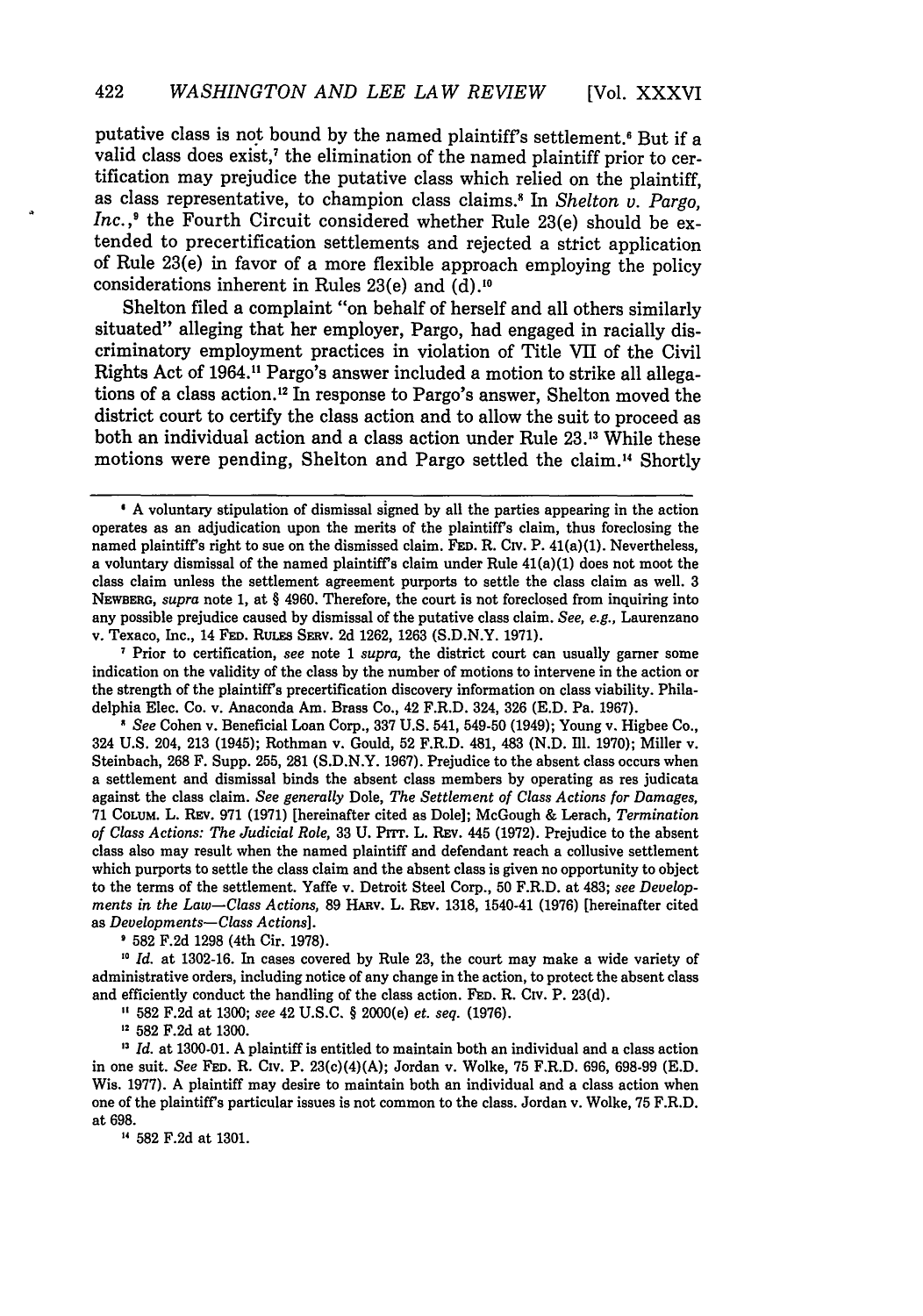thereafter, the district court denied Pargo's motion to strike the class allegations and ruled that Shelton's motion to certify the class was premature."5 The parties then attempted to have the action dismissed under Rule  $41(a)(1)$ ,<sup>16</sup> but the district court would not allow the dismissal until the parties sent a court-approved notice to the putative class members.'7 The district court reasoned that, although the putative class would not be bound by the settlement, Rule 23(e) always requires that members of a putative class receive notice even though the class has not been certified.'<sup>8</sup> The district court stated that the putative class may have relied on the named plaintiff to prosecute its claim, and was therefore entitled to notice so the class could take action to protect its own rights.'<sup>9</sup>

On appeal to the Fourth Circuit, Pargo argued that Rule 23(e)'s notice requirement only applies to actions certified as class actions and, since the class had never been certified, the settlement involved no more than the dismissal of an individual action.<sup>20</sup> Pargo also contended that since the district court found that a dismissal of Shelton's action would not bind the putative class members,<sup>21</sup> such settlements should be encouraged and not inhibited by a notice requirement.<sup>22</sup> Additionally, Pargo criticized the district court for not refraining from ordering notice of the proposed settlement until and unless the action was certified under Rule  $23(c)(1).^{23}$ 

The Fourth Circuit held that the necessity of notice of a precertification settlement must be determined from the facts of the particular case.<sup>24</sup> While not requiring the district court to undertake a certification hearing in every case,<sup>25</sup> the Fourth Circuit held that a district court must conduct a careful hearing into the terms of a precertification settlement to determine whether dismissal of the suit would result in prejudice to the putative class or whether the named plaintiff used the class action device for unfair personal gain in negotiating the settlement.<sup>26</sup> If the district court is satisfied from the hearing that no prejudice to the putative class will result and that the plaintiff has not used the class action device to increase

**"** 582 F.2d at 1301; *see* text accompanying note 8 *supra.*

*Id.* at 1314-16.

**<sup>&#</sup>x27;5** /d.

*<sup>&</sup>quot;Id.; see* note 6 *supra.*

<sup>,7 582</sup> F.2d at 1301. The notice in *Shelton* was designed to inform putative class members of the settlement and dismissal of the named plaintiff's claim and to give the putative class members an opportunity to intervene in the action. *Id.*

<sup>&</sup>lt;sup>18</sup> *Id.* The district court relied on the reasoning in Muntz v. Ohio Screw Prods., 61 F.R.D. **396** (N.D. Ohio 1973), applying a procedural rule first enunciated in Philadelphia Elec. Co. v. Anaconda Am. Brass Co., 42 F.R.D. 324 (E.D. Pa. 1967). In *Philadelphia Electric,* the district court applied the Rule 23(e) notice and settlement approval provisions to precertification settlements. *Id.* at 327; see text accompanying notes 47-56 *infra.*

<sup>2</sup>*Id.* at 1302.

**<sup>21</sup>** *Id.; see* Eisen v. Carlisle & Jacquelin, 417 U.S. 156, 176 (1974); Katz v. Carte Blanche Corp., 496 F.2d 747, 759-62 (3d Cir.), *cert. denied,* 419 U.S. 885 (1974).

<sup>21 582</sup> F.2d at 1302.

*SId.*

**<sup>2</sup>***Id.* at 1315.

**n** *Id.* at 1314-15.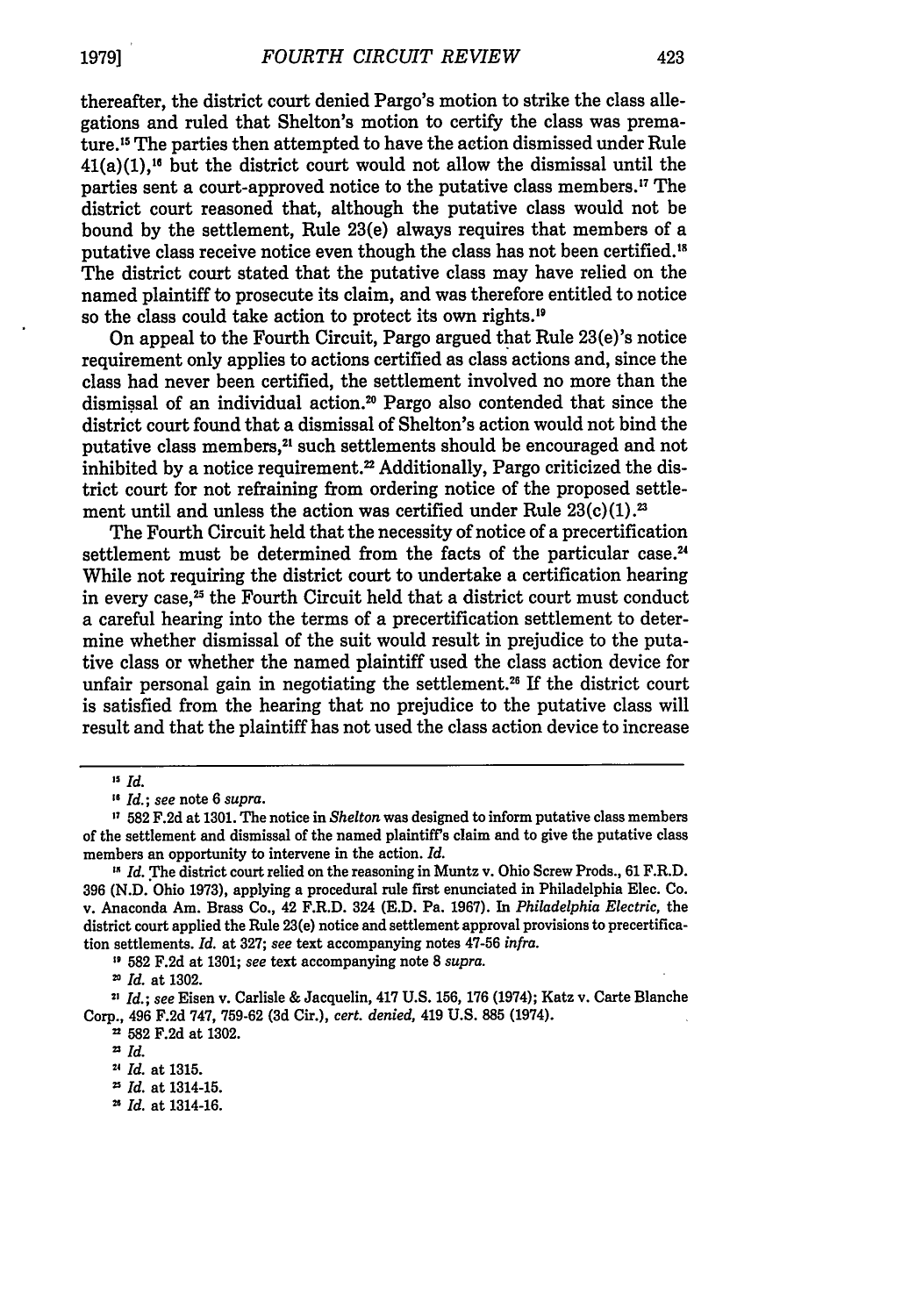unfairly the size of his settlement, the district court may approve the settlement and dismissal without engaging in a Rule  $23(c)(1)$  certification hearing or requiring Rule 23(e) notice to be given to the putative class.<sup>27</sup> The district court can, however, order a certification hearing or notice even in the absence of prejudice to the putative class or misuse of the class action procedure by the named plaintiff.<sup>28</sup>

In deciding not to require notice of a precertification settlement in every case, the Fourth Circuit reasoned that the explicit language of Rule  $23(e)$  only applies to the dismissal or compromise of a "class action."<sup>29</sup> The court noted that a suit is not properly a class action until certification is accomplished under Rule  $23(c)(1).^{30}$  Before certification, unnamed putative class members are not bound by any settlement reached by the named plaintiff.<sup>31</sup> The court realized that Rule 23(e)'s purpose is to prevent unnamed members of a certified class from being bound by a settlement of their claims by the named plaintiff without an opportunity to object to the settlement terms.<sup>32</sup> Since putative class members are not bound by a precertification settlement of the named plaintiff's action, the court reasoned that Rule  $23(e)$  notice to the putative class is unnecessary.<sup>33</sup> Thus, the

**31 582 F.2d** at **1302;** *see* East Texas Motor Freight v. Rodriguez, 431 **U.S. 395, 398 (1977);** Sosna v. Iowa, 419 **U.S. 393, 399** n.8 **(1975);** Roman v. **ESB,** Inc., **550 F.2d** 1343, 1348 (4th Cir. **1976);** Pan Am. World Airways, Inc. v. United States District Court, **523 F.2d 1073, 1079** (9th Cir. **1975);** Laurenzano v. Texaco, Inc., 14 **FED.** RULEs SERv. 2d **1262,** 1263 **(S.D.N.Y. 1971);** Berger v. Purolator Prods., Inc., 41 F.R.D. 542, 543 **(S.D.N.Y.** 1966). The Fourth Circuit noted two recent cases which questioned the assumption the Rule 23(e) applies only to certified actions. **582 F.2d** at 1303-04; *see* Magana v. Platzer Shipyard, Inc., 74 F.R.D. **61, 67 (S.D.** Tex. **1977);** Duncan v. Goodyear Tire and Rubber Co., 66 F.R.D. 615, 616 **(E.D.** Wis. **1975)** (certification is not a prerequisite to use of Rule 23(e) to control the dismissal of a precertification settlement). Widely accepted, however, among the courts and commentators is the assumption that Rule 23(e) comes into operation only after certification. *See, e.g.,* Weinstein v. Bradford, 423 **U.S.** 147, 149 **(1975);** Pan Am. World Airways, Inc. v. United States District Court, **523 F.2d 1073, 1078-79** (9th Cir. **1975);** Wheeler, *Predismissal Notice and Statutes of Limitations in Federal Class Actions After* American Pipe and Construction Co. v. Utah, 48 **S.** CAL. L. REv. 771, 775 n.16a (1975) [hereinafter cited as Wheeler]; Comment, *Continuation and Representation of Class Actions Following Dismissal of the Class Representative,* 1974 DuKE L.J. 573, 599 [hereinafter cited as *Continuation of Class Actions].*

**31** 582 F.2d at 1303; *see* Nesenoff v. Muten, 67 F.R.D. 500, 503 n.4 (E.D.N.Y. 1974); Beaver Assoc. v. Cannon, 59 F.R.D. 508, 510 (S.D.N.Y. 1973); Polakoff v. Delaware Steeplechase and Race Ass'n, 264 F. Supp. 915, 917 (D. Del. 1966).

**'1** 582 F.2d at 1303; *see* text accompanying note 5 *supra.*

*Id.* Additionally, the Rule 23(e) requirements of court approval of a settlement and notice to absent class members presume that a class exists to receive the notice. Without a Rule 23(c)(1) certification determination to identify the members of the class, the issuance

<sup>2</sup> *Id.* The Rule 23(e) notice provision is not automatically applied to precertification settlements, since the Fourth Circuit determined that the notice provision does not apply until the class is certified under Rule 23(c)(1). *See* text accompanying notes 29-34 **infra.**

**<sup>11 582</sup> F.2d** at 1314-16. **If** the fair conduct of the action so requires, the district court may order notice or a certification hearing under Rule 23(c)(1). *Id.;* **FED.** R. Civ. P. **23(d).**

**<sup>21</sup>***Id.* at **1303;** *see* Pan Am. World Airways, Inc. v. United States District Court, **523 F.2d 1073, 1078-79** (9th Cir. **1975);** Weight Watchers of Phila., Inc. v. Weight Watchers Int'l, 455 **F.2d 770, 773 (2d** Cir. **1972);** Rodgers v. United States Steel Corp., **70** F.R.D. **639,** 642 (W.D. Pa. **1976).**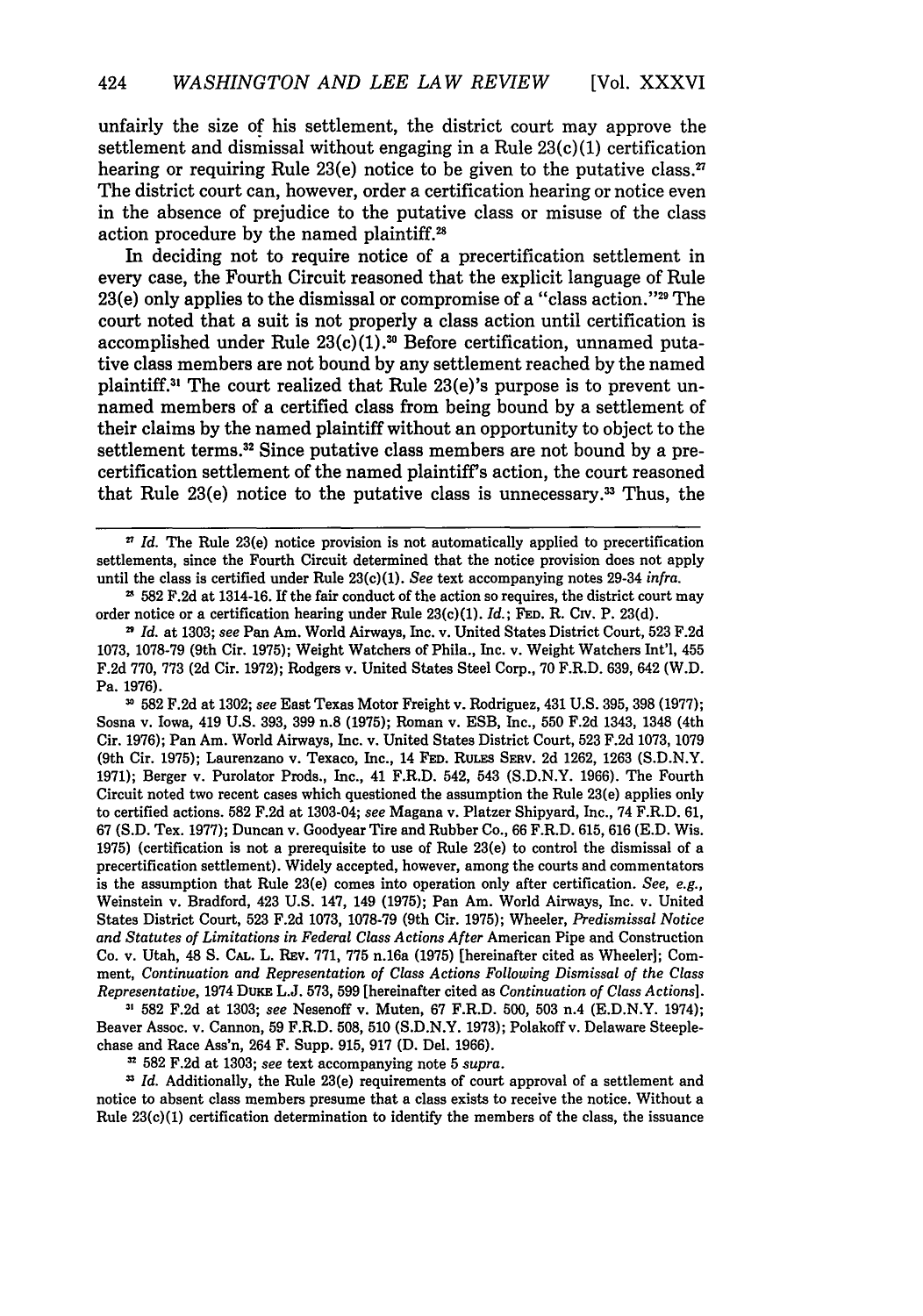court determined that Rule 23(e) is not designed, nor should it be used, to notify unnamed putative class members of a precertification settlement.<sup>34</sup>

While the Rule 23(e) notice provision is by its terms inapplicable to a precertification settlement, the Fourth Circuit recognized that plaintiff abuse of the class action device requires district court control over the disposition of a suit filed as a class action.<sup>35</sup> The court reasoned that, due to the special responsibility imposed on courts by actions brought as class actions,3 the district court has broad supervisory power under Rule 23(d) over precertification motions to dismiss." The district court need not conduct a certification hearing or send notice to the putative class to exercise its supervisory role over the uncertified class action.<sup>38</sup> The terms of the proposed settlement must be subjected to a careful hearing, however, to determine whether abuse of the class action device has occurred. 9 If the district court finds no evidence of abuse, the court may approve the settle-

u **582** F.2d at 1303.

*Is Id.* at 1306; *see* Greenfield v. Villager Indus., Inc., 483 F.2d 824, **832 (3d** Cir. 1973); Papilsky v. Berndt, 466 F.2d 251, 257 **(2d** Cir.), *cert. denied,* 409 U.S. 1077 1972); Chrapliwy v. Uniroyal, Inc., 71 F.R.D. 461, 464 (N.D. Ind. 1976).

**14** Rule 41(a)(1) allows the parties to enter a voluntary dismissal without court approval, subject to Rule 23(e), which requires court approval of the dismissal of a class action. Despite the fact that an action is not properly a class action before certification, *see* text accompanying note 30 *supra,* class action allegations in a complaint are not viewed by the court as if they do not exist. *See* Kahan v. Rosenstiel, 424 F.2d 161, **(3d** Cir.), *cert. denied sub nom.,* Glen Alden Corp. v. Kahan, 398 U.S. 95 (1970); Gaddis v. Wyman, 304 F. Supp. 713, 715 (S.D.N.Y. 1969); *Continuation of Class Actions, supra* note **30,** at 596. Furthermore, there is a presumption of class action status until certification is denied. *See* Pearson v. Ecological Science Corp., 522 F.2d 171, 177 (5th Cir. 1975), *cert. denied sub nom.,* Skydell v. Ecological Science Corp., 425 U.S. 912 (1976); Held v. Missouri Pacific R.R., 64 F.R.D. 346, 347 **(S.D.** Tex. 1974). Although Rule 23(e) expressly applies only to certified class actions, an action filed as a class action will be so considered before certification. Therefore, Rule  $41(a)(1)$ dismissal without court approval is not available. **582** F.2d at 1306; Greenfield v. Villager Indus., Inc., 483 F.2d 824, 832 n.20 **(3d** Cir. 1973); Papilsky v. Berndt, 466 F.2d 251, 257 (2d Cir. 1972); Chrapliwy v. Uniroyal, Inc., 71 F.R.D. 461, 464 (N.D. Ind. 1976).

**<sup>31</sup>**582 F.2d at 1306; *see* Greenfield v. Villager Indus., Inc., 483 F.2d 824, **832** (3d Cir. 1973); Redhail v. Zablocki, 418 F. Supp. 1061, 1067-68 (E.D. Wis. 1976), *affl'd,* 434 U.S. 374 (1978); Peoples v. Wainwright, **325** F. Supp. 402, 403 (M.D. Fla. 1971); Levin v. Mississippi River Corp., 289 F. Supp. 353, 363 (S.D.N.Y. 1968). Although the *Shelton* court cited these cases, none of them consider the use of Rule **23(d)** at the precertification stage. Nevertheless, several authorities assert that Rule 23(d) gives the district court the power and discretion to supervise a precertification settlement and dismissal. Bantolina v. Aloha Motors, Inc., 75 F.R.D. 26, **33** (D. Hawaii 1977); Rothman v. Gould, 52 F.R.D. 494, 499-500 (S.D.N.Y. 1971); Almond, *Settling Rule 23 Class Actions at the Precertification Stage: Is Notice Required?,* 56 N.C.L. REv. **303, 330-\$1** (1978) [hereinafter cited as Almond]; Dole, *supra* note 8, at 985; *Developments-Class Actions, supra* note 8, at 1548.

\*' 582 F.2d at **1306,** 1314; *see* text accompanying notes 61-66 *infra.*

**3'** 582 F.2d at 1314.

**1979]**

 $\mathbf{I}$ 

of Rule 23(e) notice is very difficult. Also, absent knowledge of the membership nature of the class, problems in the form, wording and publication of the notice are encountered. The foregoing problem suggest that if a district court determines that notice is necessary to protect a putative class, the court must make at least some minimal inquiry into the existence of a class and the terms of a precertification settlement. *See generally* 2 NEWBERG, *supra* note 1, at § 2650-70; *see also* text accompanying notes 35-40 & 44-46 *infra.*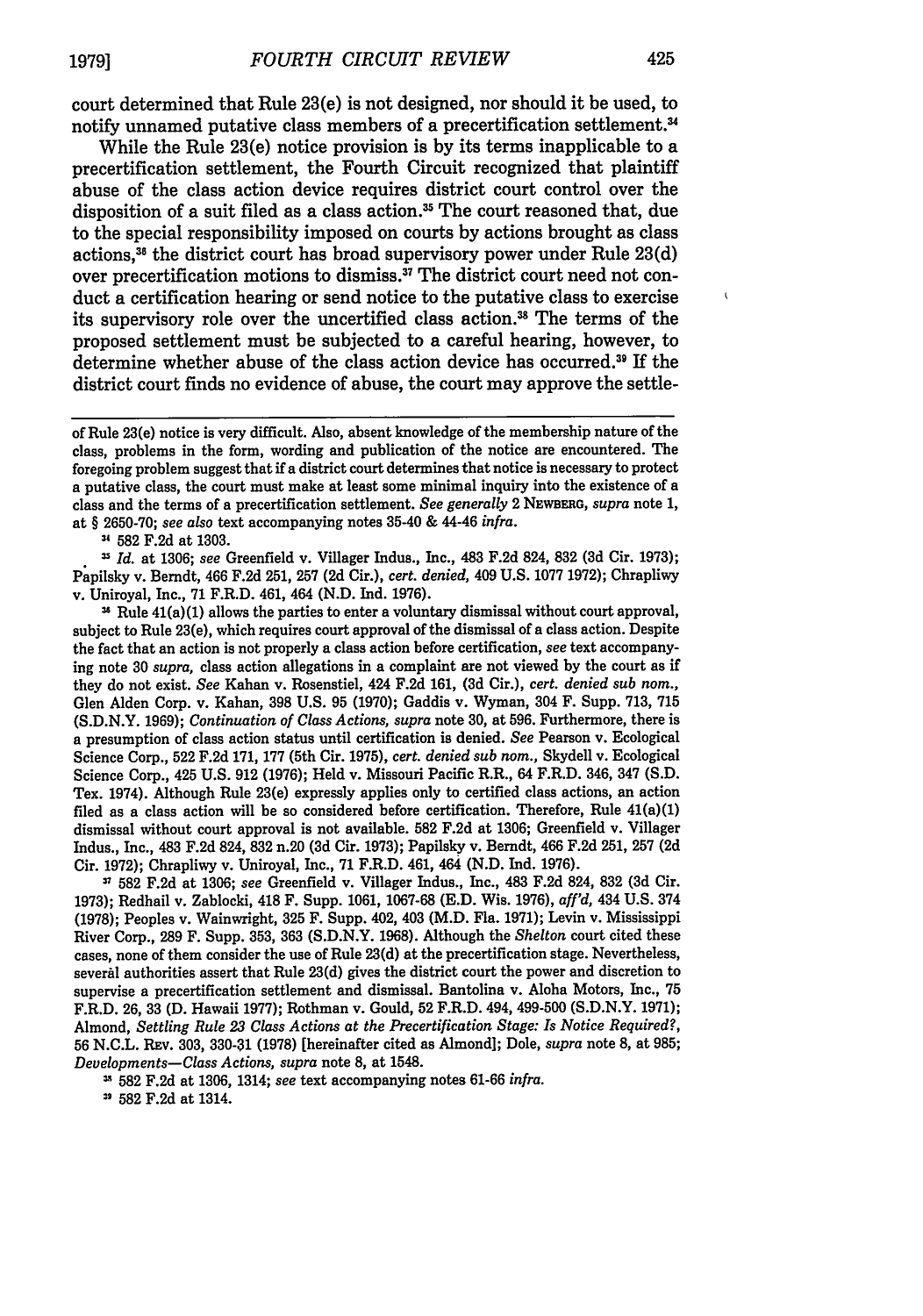ment and dismiss the action.<sup>40</sup>

The Fourth Circuit realized that plaintiff abuse of the class action device can occur because the plaintiff, as representative party, voluntarily accepts a "fiduciary obligation" towards the putative class.<sup>41</sup> Such an obligation cannot be abandoned by a collusive settlement agreement with the defendant<sup>42</sup> nor by insertion of a class allegation in the complaint in order to secure additional bargaining leverage over the defendant during the precertification stage of the litigation.<sup>43</sup> Since either form of plaintiff abuse of the class action device can occur at any point once the action is filed as a class action,<sup>44</sup> the Fourth Circuit relied on the supervisory responsibility of the district court, as embodied in Rule 23(d), to give the district court broad administrative power to curb such abuse." Apart from the question of whether Rule 23(e) can be used to provide judicial control over precerti-

*Id.* at **1305.** "[Tihe active participants **. . .** possess, in a very real sense, fiduciary obligations to those not before the court **. . ."** Greenfield v. Villager Indus., Inc., 483 **F.2d** 824, **832 (3d** Cir. **1973).** *See also* 2 NEWBERG, *supra* note **1,** at § 2705(a). Newberg notes that some courts have characterized the plaintiff's representative responsibility to the class as similar to the attorney-client relationship or that of a private attorney general with duties analogous to the public counterpart. 2 **NEWBERG,** *supra* note **1,** at § 2705(a) at **1173.** Thus, the named plaintiff's representative role begins at the filing of the complaint and does not terminate until the appeal process is completed. *See* Cohen v. Beneficial Loan Corp., **337 U.S.** 541, 549-50 (1949); Young v. Higbee Co., 324 **U.S.** 204, **213** (1945); Sheffield v. Itawamba County Bd. of Supervisors, 439 **F.2d 35, 36** (5th Cir. **1971).**

**42 582 F.2d** at **1307;** *see* text accompanying note **8** *supra.*

, **582 F.2d** at **1305-06.** The class allegation gives the named plaintiff certain leverage over the defendant not available if the suit were brought as an individual action. City of Philadelphia v. American Oil Co., **53** F.R.D. 45, Transcript of Proceedings, March **1, 1971, p.** 11 **(D.N.J. 1971) ("I** have seen nothing so conducive to the settlement of complex litigation as the establishment of a class"). If used only to gain additional bargaining leverage, the inclusion of a class claim unfairly forces the defendant to prepare for a class action rather than an individual claim. *See* Renfrew, *Negotiation and Judicial Scrutiny in Civil and Criminal Antitrust Cases,* 70 F.R.D. 495, 500-01 (1976). Faced with the possibility of complex litigation as expressed in the class allegtion, the defendant is more likely to attempt to placate the plaintiff in return for an early dismissal of the action. *See, e.g.,* Simon, *Class Actions-Useful Tool or Engine of Destruction,* 55 F.R.D. 375, 389 (1972).

**582** F.2d at 1306.

*,5 Id.* at 1309. The Fourth Circuit cited Bantolina v. Aloha Motors, Inc., 75 F.R.D. 26, 33 **(D.** Hawaii 1977) to support its holding that Rule 23(d)(2) gives the district court broad supervisory power over precertification motions to dismiss the action. In *Bantolina,* however, the court had already determined class viability and had certified the class. The named plaintiff, however, decided to withdraw his motion to certify the class and instead moved that the entire action be dismissed. Since the action was no longer certified, the *Bantolina* court held that although Rule 23(e) could not apply, *see* text accompanying notes 29-34 *supra,* Rule  $23(d)(2)$  gave the district court the power to inquire into the dismissal of the named plaintiff and whether the dismissal would prejudice the rights of the putative class. 75 F.R.D. at **32-** 33. The court also found that where a precertification motion to dismiss is before the court, Rule **23(d)** appears applicable regardless of Rule 23(e)'s similar supervisory power. *Id.* The *Bantolina* court concluded by noting that since no reliance by the putative class on the named plaintiff's representative status could be shown and no prejudice to the putative class was present, the action could be dismissed with court approval without having to notify the putative class of the dismissal. *Id.* at 33; *see* text accompanying notes 75-79 *infra.*

*o Id.* at 1315.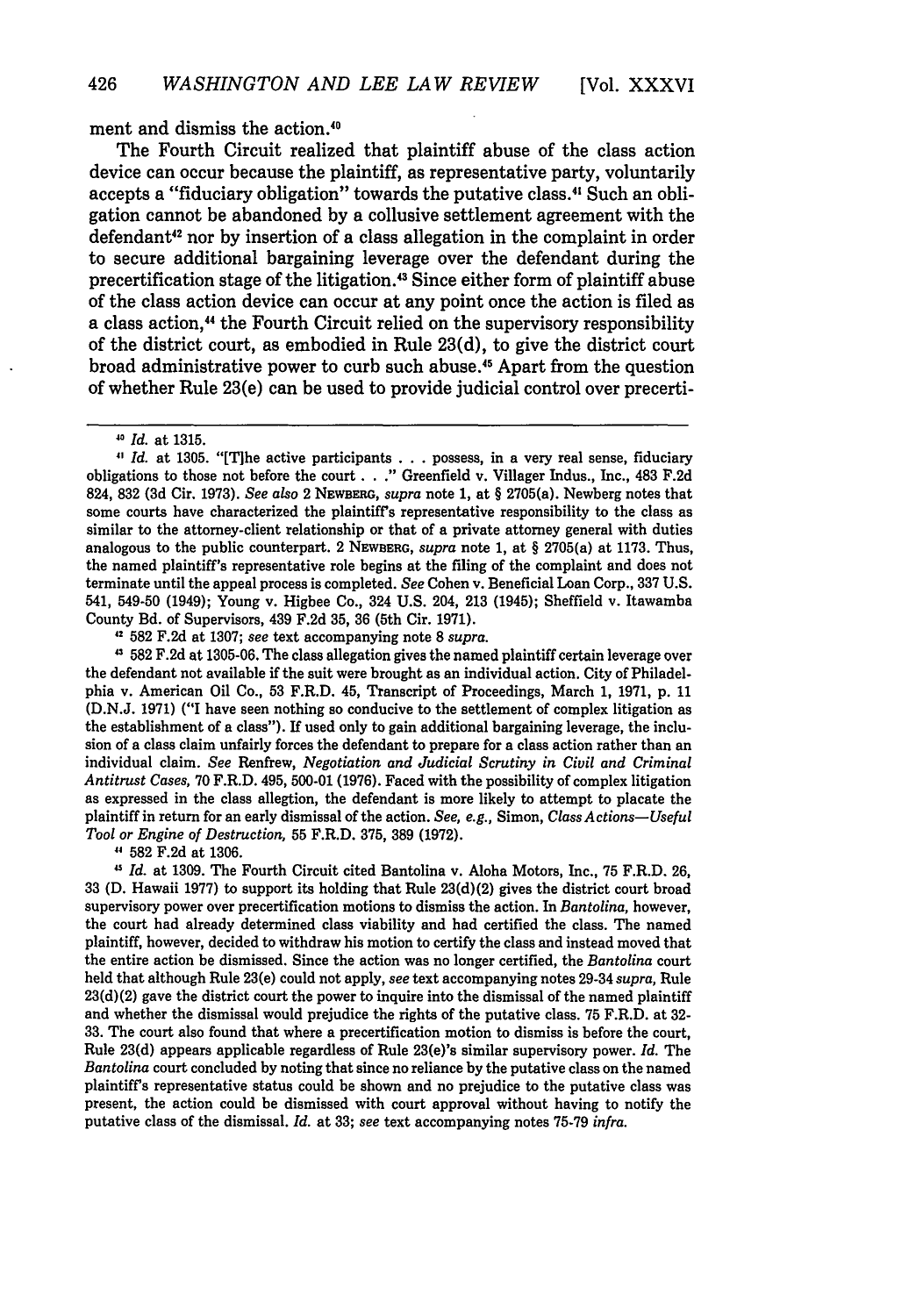fication settlements and dismissals, the Fourth Circuit thus held that Rule 23(d) gives the district court ample authority to supervise the dispostibn of class actions at the precertification stage."

The Fourth Circuit recognized, however, an alternative line of precedent which employs the purposes of Rule  $23(e)^{47}$  as a basis for approval of precertification settlements." In an effort to reconcile prior interpretations of Rule 23(e) and to provide further authority for district court supervision over precertification settlements and dismissals, the Fourth Circuit examined *Philadelphia Electric Co. v. Anaconda American Brass Co." Philadelphia Electric* held that during the interim between filing and class certification, an action brought as a class action must be assumed to be a class action for the purposes of a dismissal or compromise under Rule 23(e), unless and until a contrary determination is made under Rule 23(c)(1).10 In *Philadelphia Electric,* the precertification settlement between the named plaintiff and three of the thirteen defendants purported to bind not only the named plaintiff but also members of the putative class." The *Philadelphia Electric* court noted that Rule 23(e) clearly applied to the post-certification situation where class members are bound by a settlement.<sup>52</sup> Therefore, where the parties attempt to bind the putative class by the terms of a precertification settlement, due process considerations may require notice of the settlement even in the absence of Rule 23(e) bpcause of the binding effect of the settlement.53 Additionally, the district court stated that before approving a settlement, a court should know whether the claims of the putative class are being compromised by the

*" See* text accompanying note 5 *supra.*

- 42 F.R.D. 324 (E.D. Pa. 1967).
- *" Id.* at 327.
- *5' Id.*
- **<sup>52</sup>***Id.; see* text accompanying note 8 *supra.*

**0** 42 F.R.D. at 327. Due process considerations may arise when the putative class will be bound by a proposed settlement that purports to bar all further claims by the class represented by the settling plaintiff. Richmond Black Police Officers Ass'n v. City of Richmond, 386 F. Supp. 151, 158 (E.D. Va. 1974); *In re* Four Seasons Sec. Law Litigation, 63 F.R.D. 422, 429-30 (W.D. Old. 1974), *affl'd,* **525** F.2d 500 (10th Cir. 1975); Berse v. Berman, 60 F.R.D. 414, 416 (S.D.N.Y. 1973); text accompanying note 8 *supra.* Also, a denial of due process of law may occur when the putative class relies on the named plaintiff to prosecute the action, and the action is dismissed before the putative class has an opportunity to intervene. Philadelphia Elec. Co. v. Anaconda Am. Brass Co., 42 F.R.D. at 327; Berse v. Berman, 60 F.R.D. at 416; Frankel, *Some Preliminary Observations Concerning Civil Rule 23,* 43 F.R.D. **39,** 40 (1967). The reliance interest of the putative class may be at best speculative and usually does not arise unless the case receives sufficient pretrial publicity to inform members of the putative class of the existence of the action. *See* Wheeler, *supra* note 30, at 790. *See also* Magana v. Platzer Shipyard, Inc., 74 F.R.D. 61, 67-70 (S.D. Tex. 1977); Elias v. National Car Rental Sys., Inc., 59 F.R.D. 276, 277 (D. Minn. 1973). Therefore, the reliance interest of the putative class should be given little weight since reliance on the named plaintiff's prosecution of the action presupposes that the putative class has knowledge of the existence of the action. Wheeler, *supra* note **30,** at 804-05.

**<sup>582</sup>** F.2d at 1306.

**<sup>&#</sup>x27;** 582 F.2d at 1307.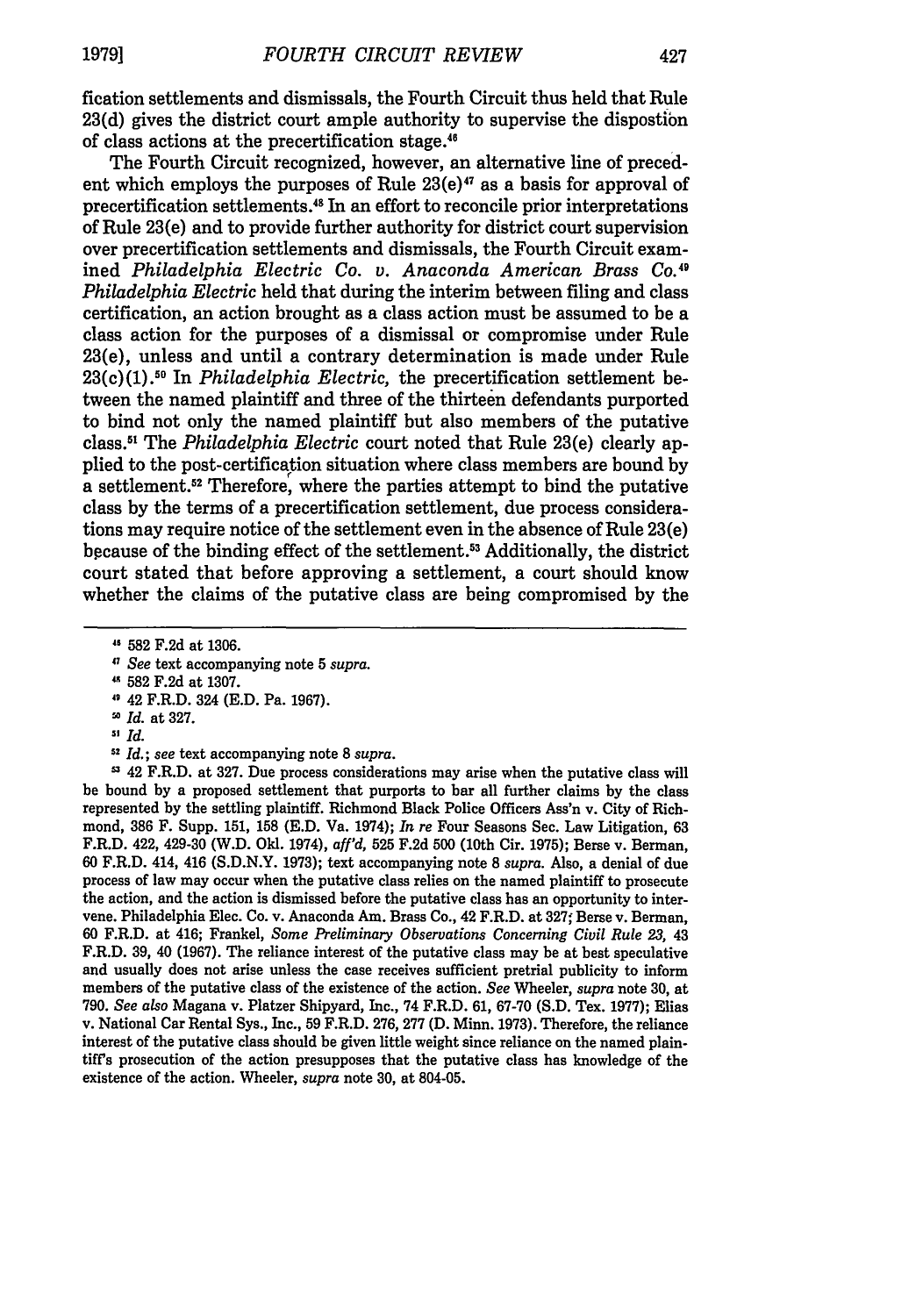settlement.14 The *Philadelphia Electric* court thus relied on the purposes inherent in Rule 23(e) to extend to the district court the same control over precertification settlements as mandated by Rule 23(e) for postcertification settlements and dismissals.55 Before the district court can order notice to the putative class, however, the class must be certified under Rule  $23(c)(1)$ .<sup>56</sup>

In *Shelton,* however, the Fourth Circuit distinguished the holding of *Philadelphia Electric.* The Fourth Circuit noted that the settlement in *Shelton* bound only the named plaintiff,<sup>57</sup> whereas the settlement in *Philadelphia Electric* purported to bind the putative class.<sup>58</sup> Since the putative class in *Shelton* was not bound by the settlement, neither the

not begin to run again until the named plaintiff's case is dismissed. *Id.* at 549-52. **-** 42 F.R.D. at **328.** The *Philadelphia Electric* court recognized that the named plaintiff often attempts to enhance his bargaining leverage for settlement **by** inserting a class allegation into the complaint. *Id.; see* note 43 *supra.* To thwart the practice of asserting class allegations to force early settlements, *Philadelphia Electric* held that all suits filed as class actions are to be treated as such for the purposes of settlement or dismissal of the named plaintiff's claim. 42 F.R.D. at **326.** Thus, the *Philadelphia Electric* court was able to extend the Rule 23(e) provision for court review of settlements and dismissals into the precertification context. Also, if the court approval *and* notice provisions of Rule 23(e) do not apply to precertification settlements, an undue premium is put on early settlements to avoid Rule 23(e) and collusive settlements, operating to the detriment of the putative class, may be encouraged. **7A** C. W **RGHT** & **A.** MuisF, **FEDERAL PRACTIE AND PROCEDURE,** § **1797** at **237 (1972).** Other authorities have contested, however, the idea that Rule 23(e) precertification notice will somehow curb plaintiff abuse of the class action device. Almond, *supra* note **37,** at **313-15;** Wheeler *supra* note **30,** at **797;** *Developments-Class Actions, supra* note 8, at 1542 n.33. Almond argues that precertification notice of a proposed settlement sent to a putative class is grossly unfair to the defendant since it portrays him as exceptionally willing to settle early. Therefore, the precertification notice requirement gives the plaintiff a powerful tool to force settlement of the case before it is filed so the defendant may avoid the precertification notice requirement. Almond, *supra* note **37,** at 313-14. Those cases which automatically require notice in precertification settlements, however, ignore the portion of the *Philadelphia Electric* holding that notice cannot be sent to the putative class until the class is certified. Duncan v. Goodyear Tire & Rubber Co., **66** F.R.D. 615, 616-17 (E.D. Wis. 1975); Rotzenburg v. Neenah Joint School Dist., 64 F.R.D. 181, **182** (E.D. Wis. 1974); Rothman v. Gould, 52 F.R.D. 494, **495-96** (S.D.N.Y. 1971); Yaffe v. Detroit Steel Corp., **50** F.R.D. 481, 482-83 (N.D. Ill. 1970); *see* text accompanying notes **56-73** *infra.*

" 42 F.R.D. at 328. *See also* Kahan v. Rosenstiel, 424 F.2d 161, 169 **(3d** Cir. 1970), *cert. denied sub nom.* Glen Alden Corp. v. Kahan, **398** U.S. **95 (1971);** Held v. Missouri Pacific R.R., 64 F.R.D. 346, **351** (S.D. Tex. 1974); Muntz v. Ohio Screw Prods., **61** F.R.D. **396, 399** (N.D. Ohio **1973);** Beaver Assoc. v. Cannon, **59** F.R.D. **508, 510** (S.D.N.Y. **1973);** Berger v. Purolator Prods., Inc., 41 F.R.D. 542, 543 (S.D.N.Y. **1966); 3** NEWBERG, *supra* note 1, at § 4920.

**582** F.2d at 1314-15.

42 F.R.D. at **327;** *see* text accompanying notes **51-53** *supra.*

**<sup>51</sup>** 42 F.R.D. **at 328.** The *Philadelphia Electric* court also cited the relevant statute of limitations as a due process reason for the application of Rule 23(e). The action was filed within three weeks of the limitations bar, and if the settlement purporting to bind the putative class members had been approved, the running of the statute of limitations would have prevented any attempt **by** the putative class to institute its own action. *Id.* at **326.** The expiration of the limitations period is not a bar to the filing of actions **by** the putative class once the named plaintiff has settled. Under American Pipe **&** Constr. Co. **v.** Utah, 414 **U.S. 538** (1974), the statute of limitations is tolled when the putative class action is filed and does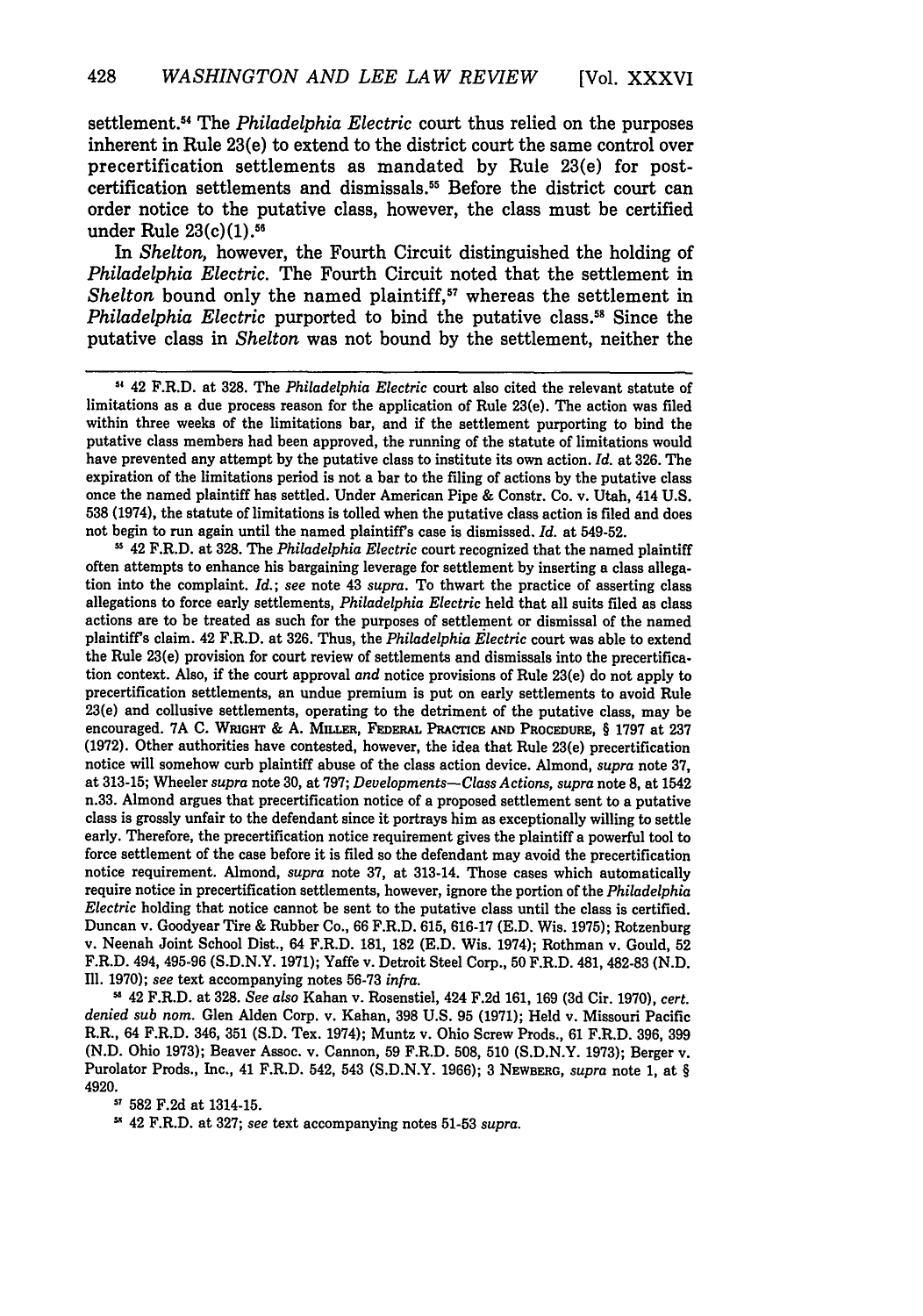purposes of Rule 23(e) nor due process would be violated **by** not sending notice to the putative class.<sup>59</sup> But where notice is needed to protect the. putative class,"0 the Fourth Circuit reasoned that the *Philadelphia Electric* procedure of holding notice in abeyance until certification is too inflexible for proper judicial control of the class action.<sup>61</sup> An automatic application of such a procedure would channel every suit filed as a class action into a certification hearing."2 Thus, a district court would be compelled to order a certification hearing in every case,<sup>63</sup> even where the prime motivation for an early settlement is the avoidance of the expense and time involved in discovery prior to the certification hearing."' The Fourth Circuit held, however, that absent due process considerations<sup>65</sup> or prejudice to putative class members, the necessity for a certification hearing as a condition to either notice or approval of a voluntary settlement becomes a matter of discretion for the district court.<sup>66</sup>

The Fourth Circuit noted that even the *Philadelphia Electric* decision does not compel a certification hearing in every case. Subsequent decisions have interpreted *Philadelphia Electric* to require either a blanket precertification notice requirement<sup>67</sup> a certification hearing before notice is ordered,<sup>68</sup> or dismissal of the action because Rule 23(e) does not apply.<sup>59</sup> The

*See* text accompanying notes 53-55 *supra.*

**<sup>62</sup>582** F.2d at 1309; *see* text accompanying note **56** *supra.*

<sup>a</sup>**582** F.2d at 1311; Wheeler, *supra* note 30, at 788. Under *Philadelphia Electric,* a certification hearing would be needed in every case where prejudice to the putative class reliance or abuse of the class action device is shown, in order to give the district court the authority to send notice to the putative class. Philadelphia Elec. Co. v. Anaconda Am. Brass Co., 42 F.R.D. 324, 328 (E.D. Pa. 1967).

**"** 582 F.2d at 1311.

*See* text accompanying notes 53-56 *supra.*

**" 582** F.2d at 1309, 1314. Rule 23(e)'s provision for court approval of a settlement gives the court control over the action to avoid prejudice to the absent class. The rule also prevents misuse of the class action device by the named plaintiff. *See* text accompanying notes **5-8** & 41-46 *supra.* Rule 23(d)'s language allowing court orders for the "fair conduct of the action" encompasses a judicial administrative power over the continuance of class actions, checked only by abuse of discretion. *See* text accompanying notes 37 & 45 *supra.*

**<sup>7</sup>***See* McArthur v. Southern Airways, Inc., 556 F.2d 298, **302** (5th Cir. 1977); Duncan v. Goodyear Tire & Rubber Co., 66 F.R.D. 615, 616 (E.D. Wis. 1975); Rotzenburg v. Neenah Joint School Dist., 64 F.R.D. 181, **182** (E.D. Wis. 1974); Rothman v. Gould, 52 F.R.D. 494, 495-96 (S.D.N.Y. 1971); Yaffe v. Detroit Steel Corp., 50 F.R.D. 481, 483 (N.D. Ill. 1970).

**"** *See* Magana v. Platzer Shipyard, Inc., 74 F.R.D. 61, 79 (S.D. Tex. 1977); Held v. Missouri Pacific R.R., 64 F.R.D. 346, **351 (S.D.** Tex. 1974); Muntz v. Ohio Screw Prods., 61 F.R.D. 396, 399 (N.D. Ohio 1973); Elias v. National Car Rental Sys., Inc., **59** F.R.D. 276, 277 **(D.** Minn. 1973).

**"** *See* text accompanying note 29 *supra.* The cases which have rejected Rule 23(e) as a basis for court control over the dismissal of precertification settlements have not involved

<sup>5,</sup> **582** F.2d at 1314-15; *see* text accompanying notes 51-53 *supra.*

**<sup>£2</sup>** *Id.* Certification hearings are notoriously time-consuming and expensive for both the parties and the courts. Not only is the court required to supervise the precertification discovery devices, but both the plaintiff and the defendant must gather large amounts of information either the defeat or support the class allegation. *See* Van Bronkhorst v. Safeco Corp., 529 F.2d 943, **950** (9th Cir. 1976); Almond, *supra* note **37,** at 326-27; Wheeler, *supra* note **30,** at 797.